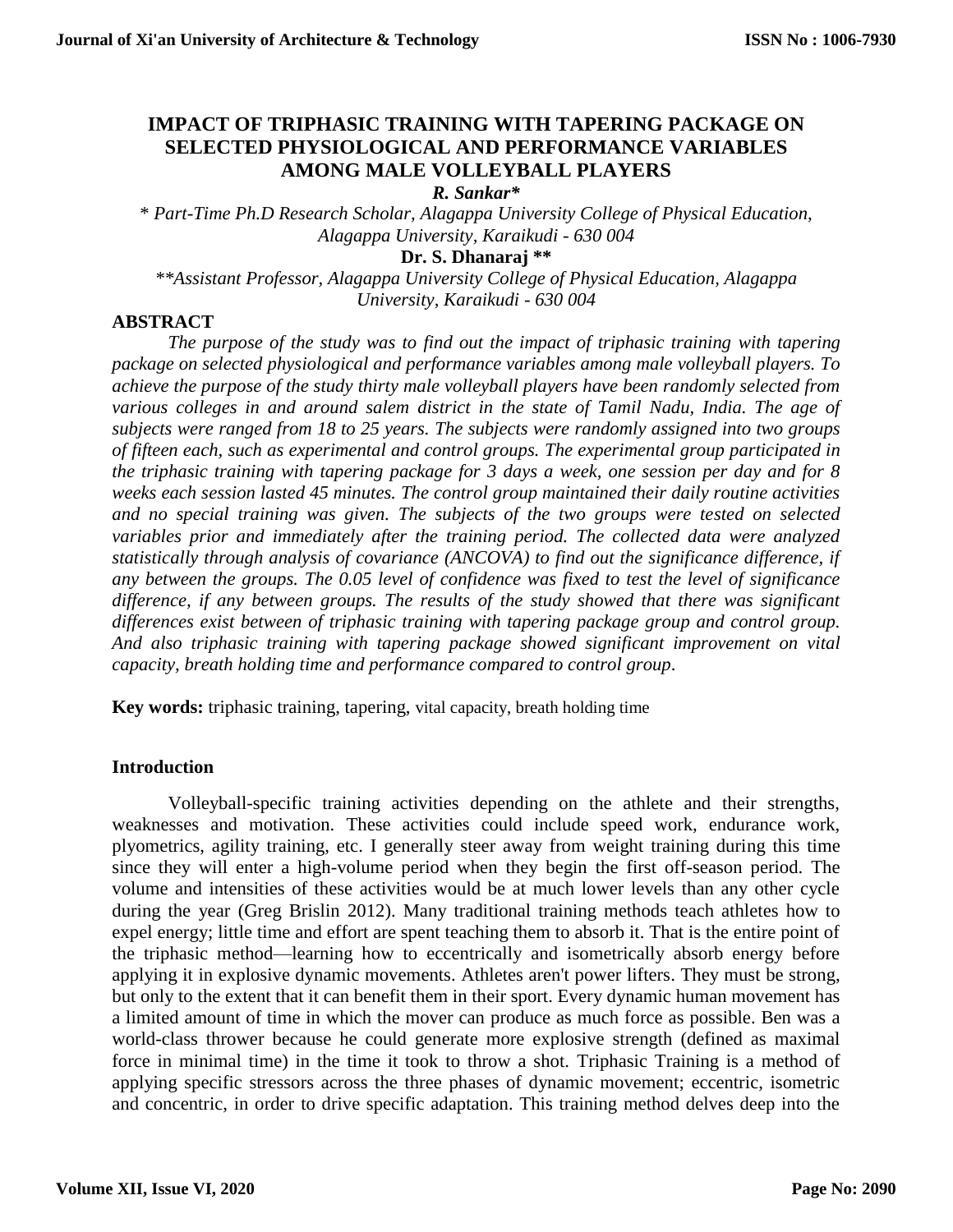depths of efficient power production and focuses on the body's ability to absorb force before training the ability to expel it. The term 'Triphasic' refers to the three phases of a dynamic muscle action. Eccentric Phase a muscle action that occurs during the lowering phase of a movement, during which the muscle lengthens (Dietz and Peterson 2012). The eccentric force is responsible for controlling the deceleration of a load. Isometric phase a muscle action that occurs between the lowering and upward phase of a movement. Muscle length remains constant as the contractile force is equal to the resistive force. This is the point at which the load changes direction. Concentric Phase A muscle action that occurs during the upward phase of a movement where the muscle contracts, accelerating a load and shortening in length **Baechle & Earle (2000).** According to mujika & Padilla Tapering in athletics has been previously defined as a "progressive nonlinear reduction of the training load during a variable period of time, in an attempt to reduce the physiological and psychological stress of daily training and optimize sports performance".

The aim of the study was to determine how the selection of the triphasic training influenced speed, grip strength, leg strength and performance during an 8 week training intervention.

#### **Material and Methods**

#### **Participants**

To achieve the purpose of the study thirty male volleyball players have been randomly selected from various colleges in and around salem district in the state of Tamil Nadu, India. The age of subjects were ranged from 18 to 25 years. The subjects had past experience of at least three years in volleyball and only who those represented their respective college teams were taken as subjects.

## **Design**

The subjects were randomly assigned into two groups of fifteen each, such as experimental and control groups. The experimental group participated in the triphasic training with tapering package for 3 days a week, one session per day and for 8 weeks each session lasted 45 minutes. The control group maintained their daily routine activities and no special training was given.

## **Procedure**

A series of physiological and performance variables was carried out on each participant. These include vital capacity assessed by spirometer in liters, breath holding time assessed by nose clip and performance assessed by subjective rating.

## **Statistical Analysis**

The collected data were analyzed statistically through analysis of covariance (ANCOVA) to find out the significance difference, if any between the groups. The 0.05 level of confidence was fixed to test the level of significance difference, if any between groups.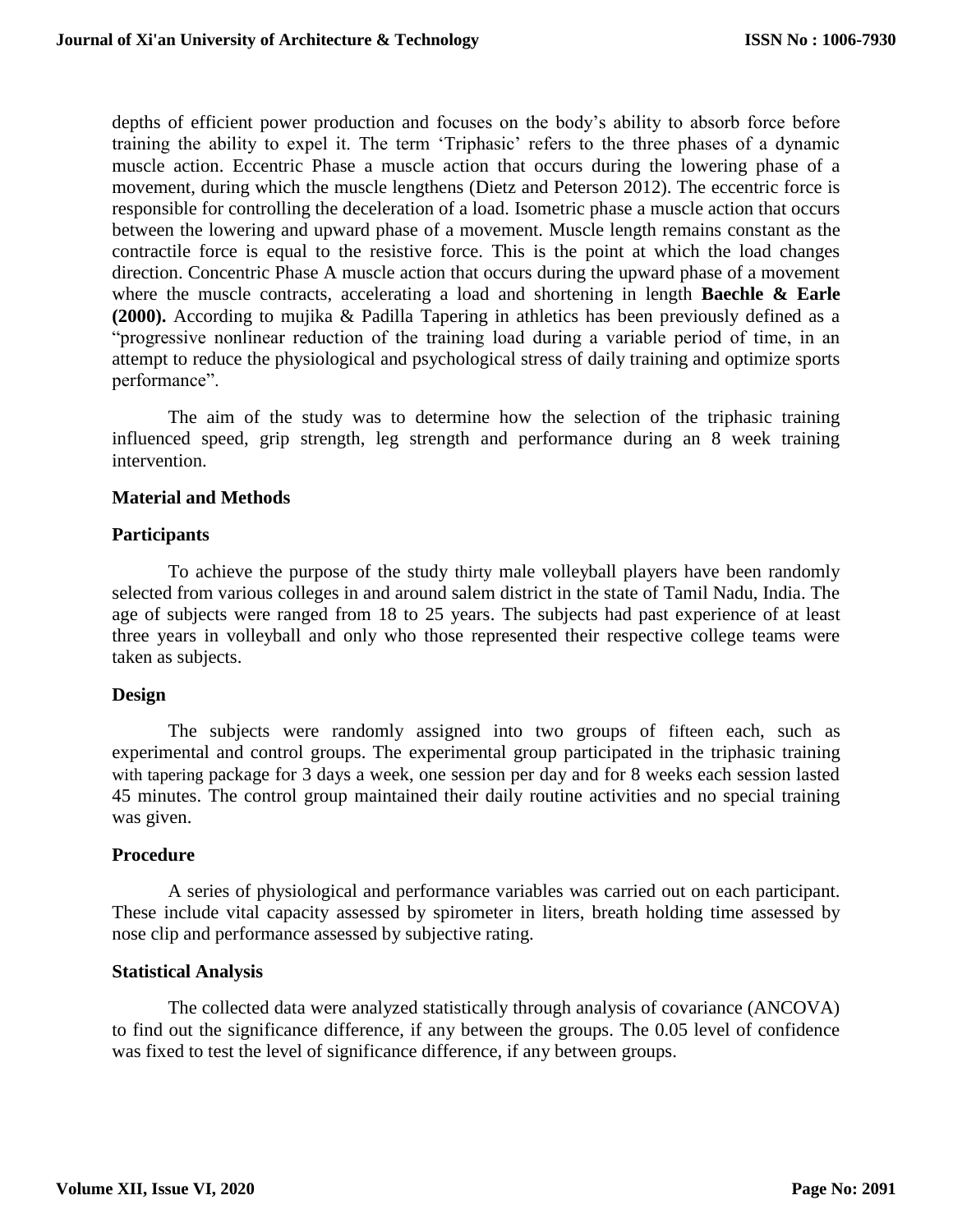| <b>Test</b>                | <b>TPTWTG</b>                                                                    | $\mathbf{C}\mathbf{G}$ | Sum of<br>variance | Sum of<br>squares | df           | <b>Mean</b><br>square | <b>F</b> ratio |
|----------------------------|----------------------------------------------------------------------------------|------------------------|--------------------|-------------------|--------------|-----------------------|----------------|
| <b>Vital capacity</b>      |                                                                                  |                        |                    |                   |              |                       |                |
| Pre-test                   | 3.49                                                                             | 3.46                   | B.G.               | 0.005             | $\mathbf{1}$ | 0.005                 | 1.17           |
| $SD(+)$                    | 0.07                                                                             | 0.04                   | W.G.               | 0.10              | 28           | 0.004                 |                |
| Post-test                  | 3.68                                                                             | 3.59                   | B.G.               | 0.06              | $\mathbf{1}$ | 0.06                  | $6.23*$        |
| SD(±)                      | 0.05                                                                             | 0.13                   | W.G.               | 0.30              | 28           | 0.01                  |                |
| Adjusted                   | 3.68                                                                             | 3.59                   | B.S.               | 0.05              | $\mathbf{1}$ | 0.05                  | $5.02*$        |
| means                      |                                                                                  |                        | W.S.               | 0.28              | 27           | 0.01                  |                |
| <b>Breath holding time</b> |                                                                                  |                        |                    |                   |              |                       |                |
| Pre-test                   | 32.79                                                                            | 32.98                  | B.G.               | 0.24              | $\mathbf{1}$ | 0.24                  | 0.81           |
| $SD(+)$                    | 0.48                                                                             | 0.61                   | W.G.               | 8.55              | 28           | 0.30                  |                |
| Post-test                  | 36.84                                                                            | 34.94                  | B.G.               | 26.97             | $\mathbf{1}$ | 26.97                 | $8.26*$        |
| SD(±)                      | 1.09                                                                             | 2.30                   | W.G.               | 91.32             | 28           | 3.26                  |                |
| Adjusted                   | 36.79                                                                            | 34.99                  | B.S.               | 23.65             | $\mathbf{1}$ | 23.65                 | $7.17*$        |
| means                      |                                                                                  |                        | W.S.               | 89.01             | 27           | 3.29                  |                |
| <b>Performance</b>         |                                                                                  |                        |                    |                   |              |                       |                |
| Pre-test                   | 4.96                                                                             | 4.94                   | B.G.               | 0.001             | $\mathbf{1}$ | 0.001                 | 0.15           |
| $SD(+)$                    | 0.07                                                                             | 0.09                   | W.G.               | 0.21              | 28           | 0.007                 |                |
| Post-test                  | 5.59                                                                             | 5.15                   | B.G.               | 1.45              | $\mathbf{1}$ | 1.45                  | 20.36*         |
| $SD(+)$                    | 0.30                                                                             | 0.22                   | W.G.               | 2.00              | 28           | 0.07                  |                |
| Adjusted                   | 5.60<br>TPTWTG, triphasic training with tapering package group CC, Control group | 5.15                   | B.S.               | 1.47              | 1            | 1.47                  | 19.92*         |
| means                      |                                                                                  |                        | W.S.               | 1.99              | 27           | 0.07                  |                |

**TABLE – I COMPUTATION OF ANALYSIS OF COVARIANCE ON PHYSIOLOGICAL AND PERFORMANCE VARIABLES AMONG MALE VOLLEY BALL PLAYERS** 

TPTWTG- **triphasic training with tapering package group CG- Control group**

*(The table values required for significance at 0.05 level of confidence for 1 & 28 and 1 & 21 are 4.20 and 4.21 respectively).*

The table shows that the pre-test mean values on vital capacity, breath holding time and performance of experimental and control groups are 3.49, 32.79, 4.96 and 3.49, 32.98, 4.94 respectively. The obtained 'F' ratio 1.17, 0.81 and 0.15 for pre-test scores was less than the table value 4.20 for df 1 and 28 required for significance at 0.05 level of confidence on vital capacity, breath holding time and performance. The post-test mean values on vital capacity, breath holding time and performance of experimental and control groups are 3.68, 36.84, 5.59 and 3.59, 34.94 5.15 respectively. The obtained 'F' ratio 6.23, 8.26 and 20.36 for post-test scores was greater than the table value 4.20 for df 1 and 28 required for significance at 0.05 level of confidence vital capacity, breath holding time and performance. The adjusted post-test means of experimental and control groups are 3.68, 36.79, 5.60 and 3.59, 34.99, 5.15 respectively. The obtained 'F' ratio of 5.02, 7.17 and 19.92 for adjusted post-test score was greater than the table value of 4.21 for df 1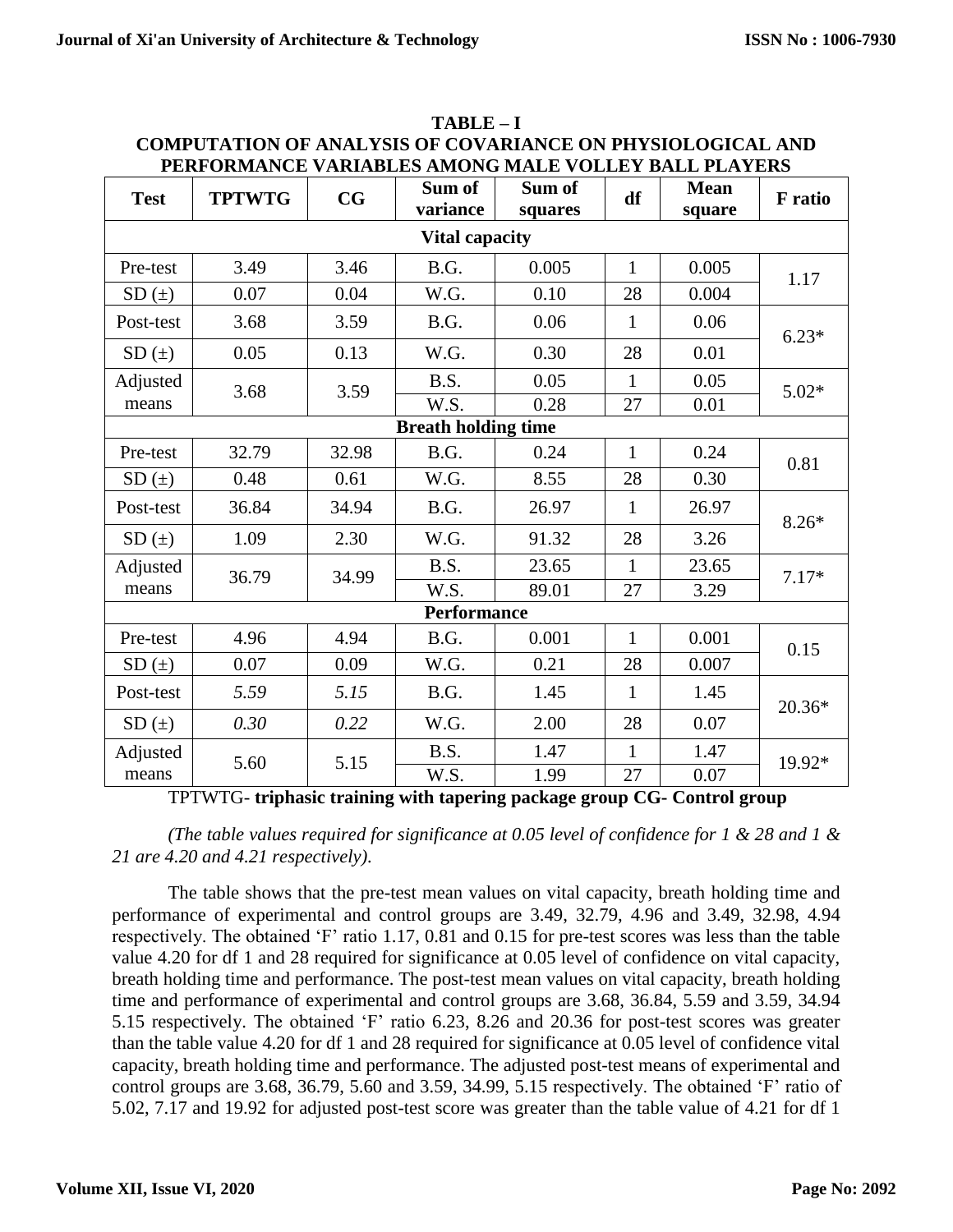and 27 required for significance at 0.05 level of confidence on vital capacity, breath holding time and performance. The results of the study indicated that there was a significant difference among the adjusted post-test means of experimental and control groups on vital capacity, breath holding time and performance.



**Figure-I** The pre-test, post-test and adjusted post-test mean values of triphasic training with tapering package group and control group on vital capacity, breath holding time and performance.

# **Discussion of findings**

The results of the study indicate that the experimental group which underwent triphasic training with tapering package group had showed significant improved in the selected variables namely such as vital capacity, breath holding time and performance when compared to the control group. The control group did not show significant improvement in any of the selected variables. The past studies on selected physiological variables reveals of Azeem and Mohammed (2019), Vishnu Raj (2017), Kaba Rosario (2016), Mohan and Kalidasan (2015), Ashkani et al (2014), Mohan and Kalidasan (2013), Manna et al (2012) & Girish and Manjunath (2011)

#### **Conclusions**

From the analysis of data, the following conclusions were drawn.

- **1.** The experimental group volley ball players showed significant improvement in all the physiological variables such as vital capacity, breath holding time and performance variables.
- **2.** The control group volley ball players did not show significant improvement in any of selected variables.